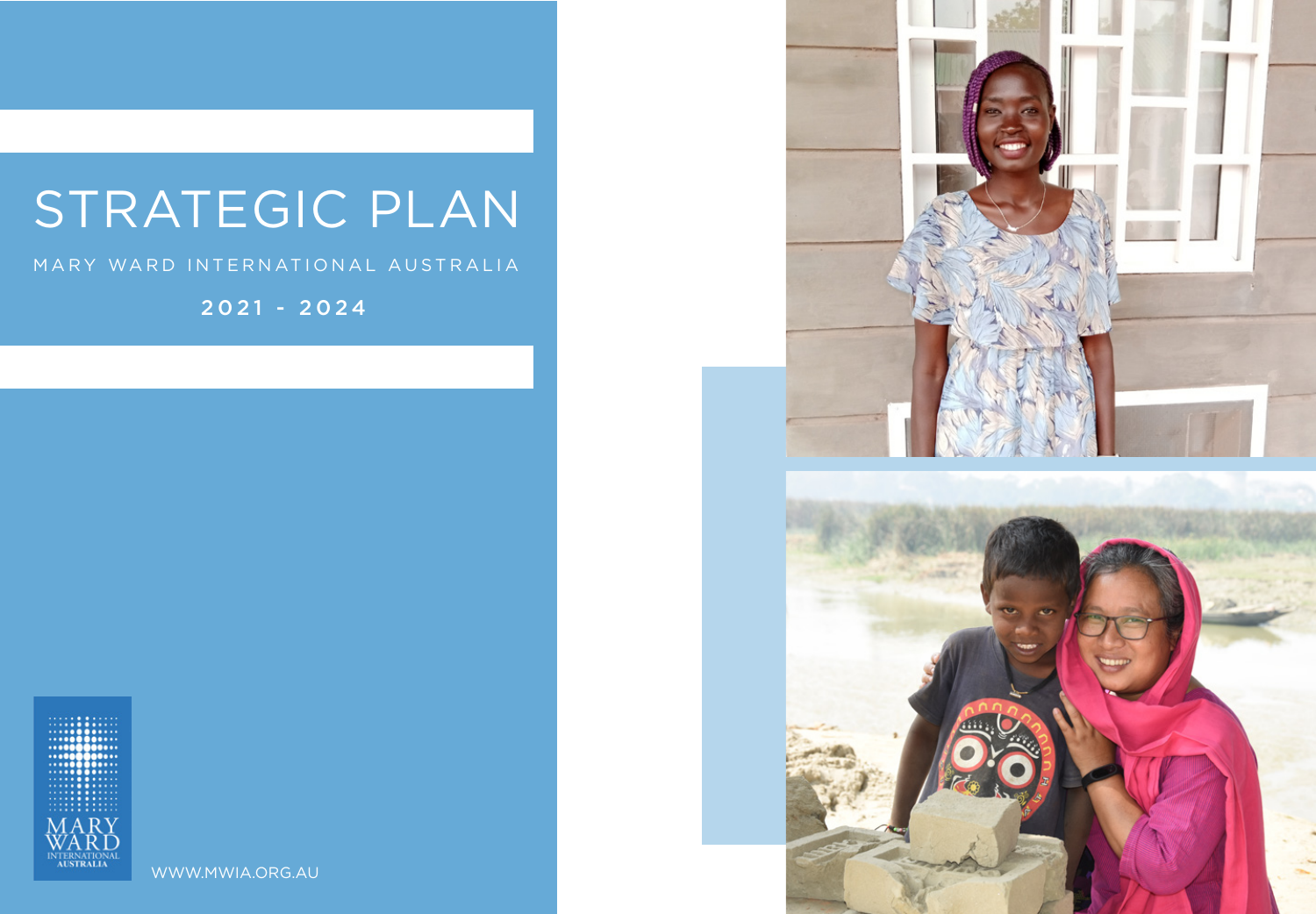$\overline{O}$ 

*A just world where women share leadership, children thrive, and communities live in harmony with each other and the Earth.* 

## OUR VISION OUR PURPOSE OUR MISSION

*Creating just and sustainable change with women, children and communities.* 

*In the spirit of Jesus and Mary Ward, we support Loreto Sisters and the broader MWIA network as we work with women and communities to transform unjust structures and reduce poverty and oppression, primarily through formal and non-formal education.* 

We value the never-ending search for truth.

## OUR VALUES

### *Justice*

We value the dignity of each person, relationships of trust and just structures.

### *Freedom*

We value growth beyond self-interest that opens up creative possibilities.

### *Sincerity*

We value integrity and openness in actions and relationships.

### *Verity*

### *Felicity*

We value living and working with hope, joy and optimism.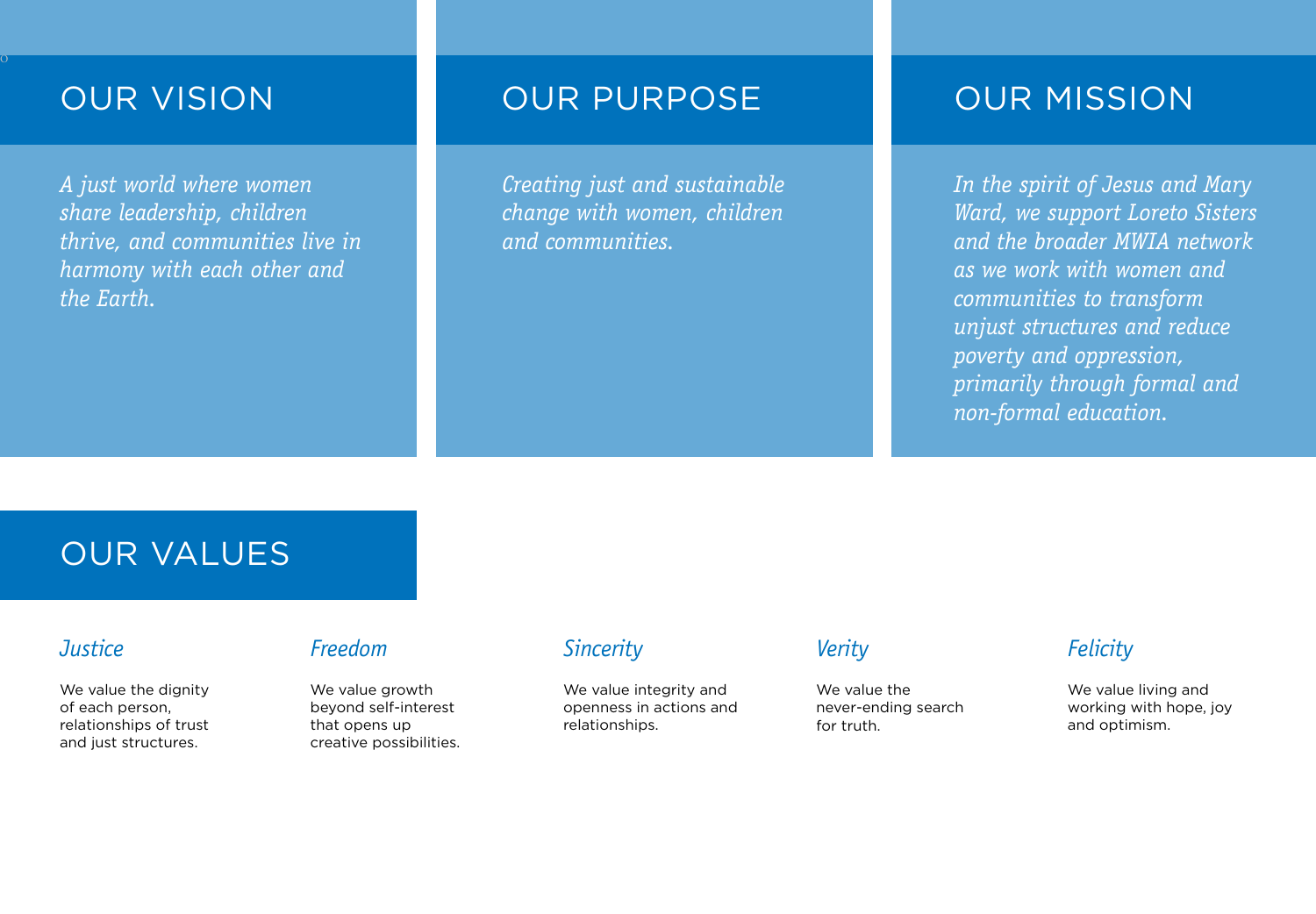





*Increased awareness of and commitment to MWIA and its mission.*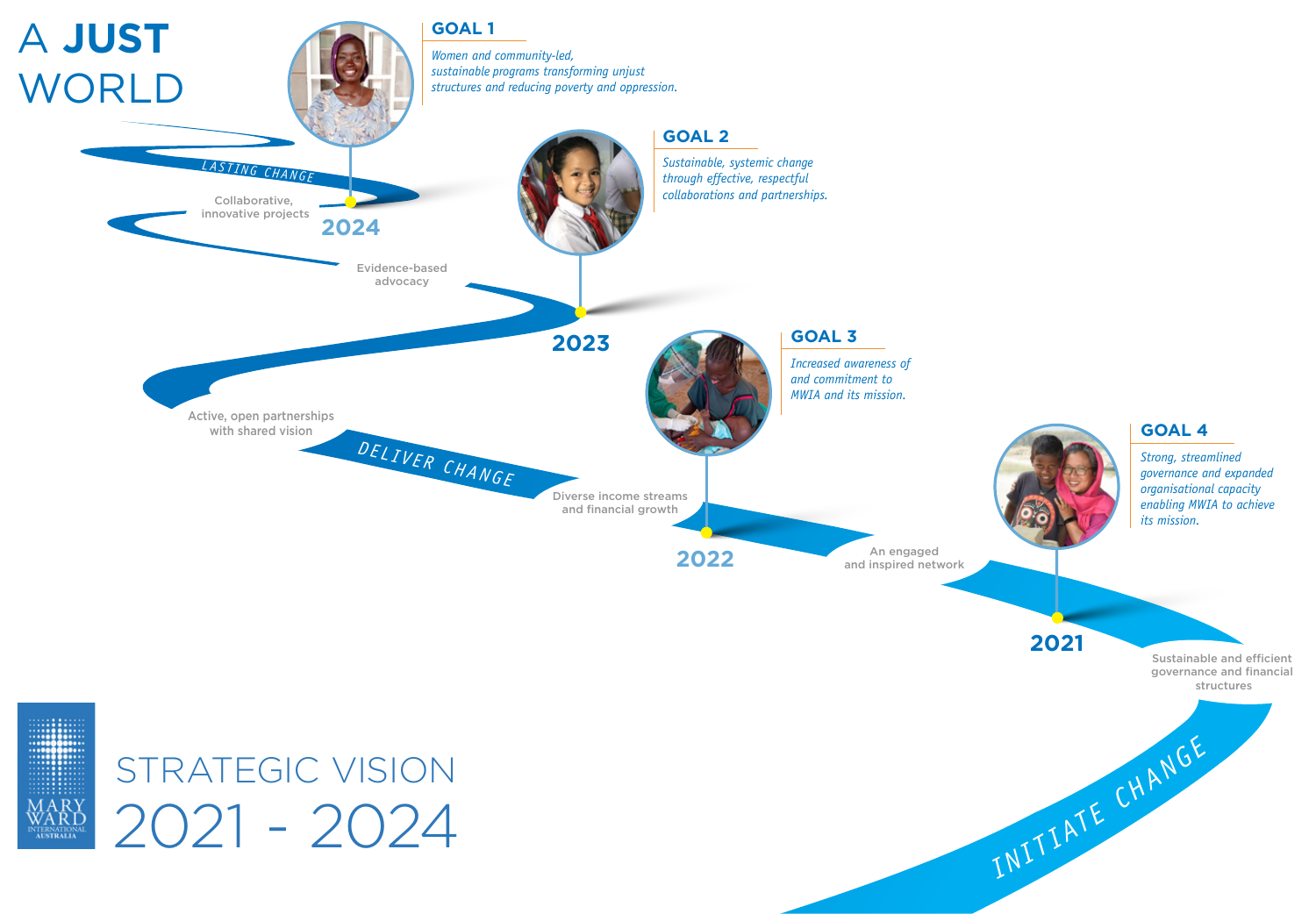## GOAL 1 CORE STRATEGIES

*Women and community-led, sustainable programs transforming unjust structures and reducing poverty and oppression.*

1.2 Active, open engagement of primary beneficiaries (women and children) and partners via roundtable consultations that build true partnerships through mutual listening and

1.3 Promote gender equity in MWIA-supported projects through:

- leadership and community ownership.
- sharing of knowledge, ideas and challenges.
- - development of a gender equity policy,
	- design planning and implementation,
	- opportunities for their participation,
	-
	- ongoing monitoring, evaluation and learning.
- 

• consultation of women, girls and the broader community in project identification,

• analysis of barriers to inclusion of women and girls in projects and identification of

are designed to address the root causes of inequity and poverty, • seek durable and lasting change through strengthened local, female-led

meet rights-based development best practice and standards.

• recruitment of women from partner communities in MWIA decision-making bodies, in particular MWIA Committees and Board, and

1.4 Support the Loreto Sisters and the MWIA network as they provide pastoral care and emergency and charitable relief to the communities in which they live.

reflect the mission, purpose and strategic goals of MWIA,

### IN FOUR YEARS' TIME WE WILL SEE ...

MWIA-supported projects that:

• demonstrate commitment to advancing gender equity and the participation of

- 
- primary beneficiaries,
- embrace innovation,
- 
- ownership, and
- 

1.1 Partner in collaborative, diverse and exploratory projects that support women's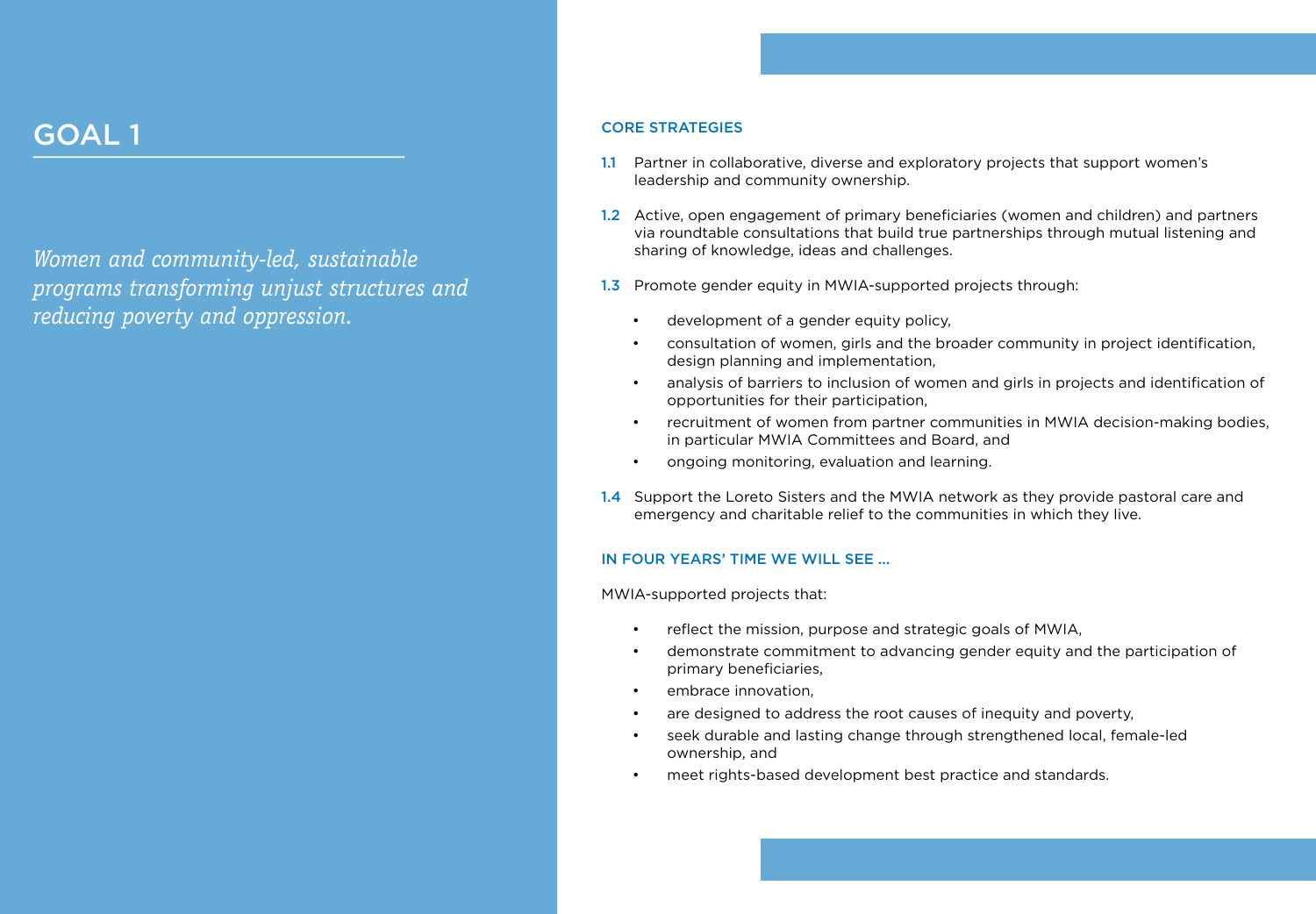## GOAL 2 CORE STRATEGIES

*Sustainable, systemic change through effective, respectful collaborations and partnerships.* 

2.1 Seek, build and maintain strong partnerships that arise from ongoing conversation with, and support for, local communities and likeminded entities that advocate for structural

2.2 Implement with partners mutually identified skill and capacity-strengthening strategies.

2.3 Document, define and scope the viability of a formal volunteer or immersion program that responds effectively to community, partner and MWIA needs.

2.4 Undertake advocacy and support initiatives that are evidence-based, accurate and reflect

2.5 Support partners in implementing joint initiatives in a manner consistent with development best practice, that manage risk and ensure the safeguarding of children

2.6 Share partner project learnings to promote and acknowledge impact, and encourage,

- change and the reduction of poverty.
- 
- 
- the perspectives of primary beneficiaries.
- and vulnerable adults.
- acknowledge and act on partner feedback.

### IN FOUR YEARS' TIME WE WILL SEE ...

• Shared vision, goals and expectations, effective coordination and collaboration with

• MWIA Board decided on the scope and viability of a volunteer program based on

- project partners.
- research.
- practice.
- 
- 

• Strong and effective advocacy partnerships that deliver change in law, policy or

• Project partners well-resourced and skilled to deliver change.

• Partners increasingly drawing on locally-available resources and decisions being made at the level closest to those most affected.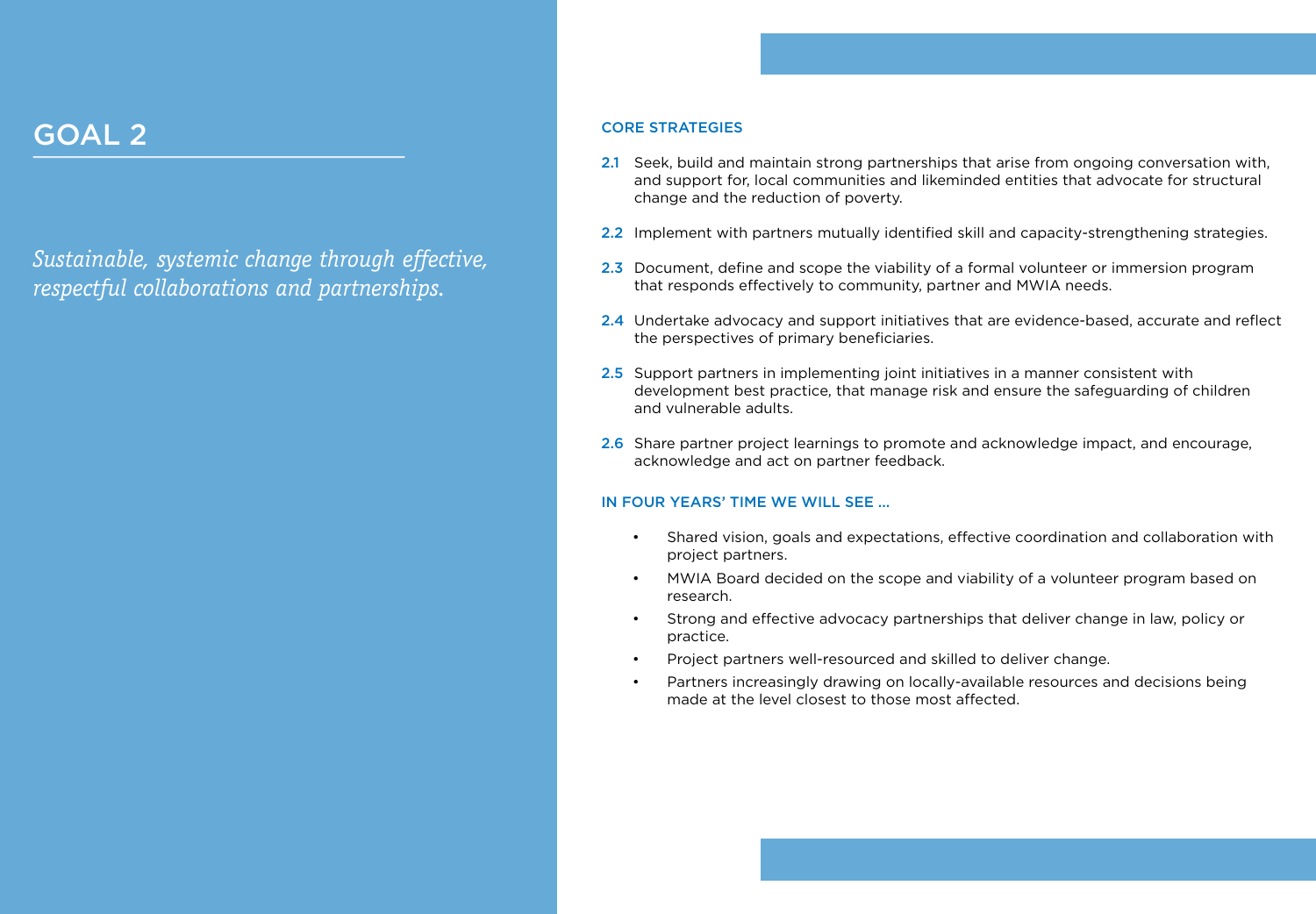## GOAL 3 CORE STRATEGIES

### *Increased awareness of and commitment to MWIA and its mission.*

**3.1** Support the Loreto education goal to instill in students a conviction for social justice and individual responsibility so they may emerge as the next generation of leaders

3.2 Inspire the students, families and teachers of Loreto and other community-centred schools to engage with MWIA's mission and fundraise for our projects.

3.3 Build awareness and profile through increased media coverage.

3.4 Invest in MWIA's long-term financial viability and growth through resourcing a

expanding MWIA's individual donor base, with a focus on philanthropy and bequests

- advocating for global change.
- 
- 
- diversification strategy that includes:
	- through effective stewardship,
	- bodies, trusts and foundations,
	-
	-
- engagement opportunities.

• increasing engagement with and submissions to a wide range of grant-making

• scoping accreditation with Australia's Department of Foreign Affairs and Trade (DFAT) accreditation to secure Australian NGO Cooperation Program grants, and

• increased online engagement and marketing.

3.5 Harness the potential of MWIA's database to understand our supporters to maximise

### IN FOUR YEARS' TIME WE WILL SEE ...

• Members of the Loreto and other like-minded communities championing MWIA

• A financially-secure MWIA providing increased funds to projects overseen by Sisters

- mission throughout their networks.
- and the MWIA network.
- 
- government grants.
- 

• Effective stewardship of donors and highly-engaged online supporters.

• Increased support for our projects from faith-based and family foundations and

• A comprehensive and continually expanding database which enables effective connection with stakeholders and supporter base growth.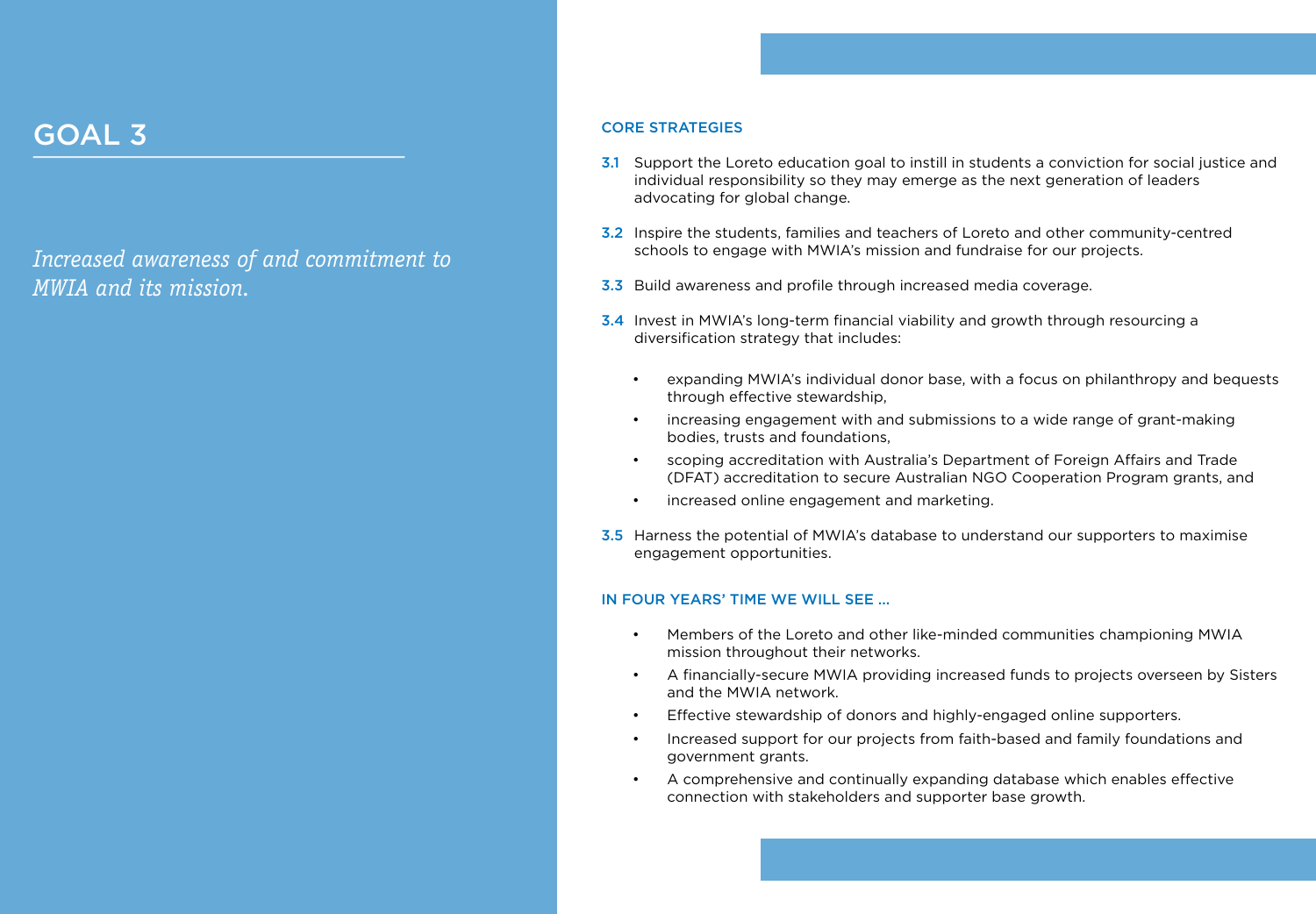*Strong, streamlined governance and expanded organisational capacity enabling MWIA to achieve its mission.* 

## GOAL 4

### CORE STRATEGIES

4.2 Identify, recruit and support board, committee and staff members that ensure the balance and diversity of skills, knowledge, experience and shared values needed to

4.3 Proactively support board member formation, induction, professional development and

4.6 Develop policies that promote gender equity, diversity and inclusion and environmental sustainability, and integrate these principles across the organisation.

- 
- achieve our strategic goals and direct our future.
- succession planning.
- 4.4 Develop rolling 12-month activity plans to:
	- operationalise this four-year strategy,
	-
	- mitigation strategies.
- 
- 
- 

4.7 Undertake due diligence of partners, projects and donors, appropriate to scale, ensure regular evaluation and learning, and maintain check-and-balance mechanisms.

• consistently monitor and evaluate progress, and

identify and manage risk to MWIA's projects and operations through effective

4.5 Build and expand staff capacity and capability to deliver this strategy.

### IN FOUR YEARS' TIME WE WILL SEE ...

- MWIA with sustainable governance structures.
- Effective governance and financial structures and systems to ensure accountability, transparency and the ethical and responsible use of resources.
- A well-resourced, skilled and supported MWIA team of staff, board and volunteers.
- Commitment to high-quality international development practices through compliance with relevant regulatory obligations and membership to industry peak bodies.
- 
- to ensure quality and effectiveness.

4.1 Review legal and financial structures to ensure efficient use of resources.

• An embedded culture of risk identification and management.

• A commitment to continually learn and improve across all areas of the organisation